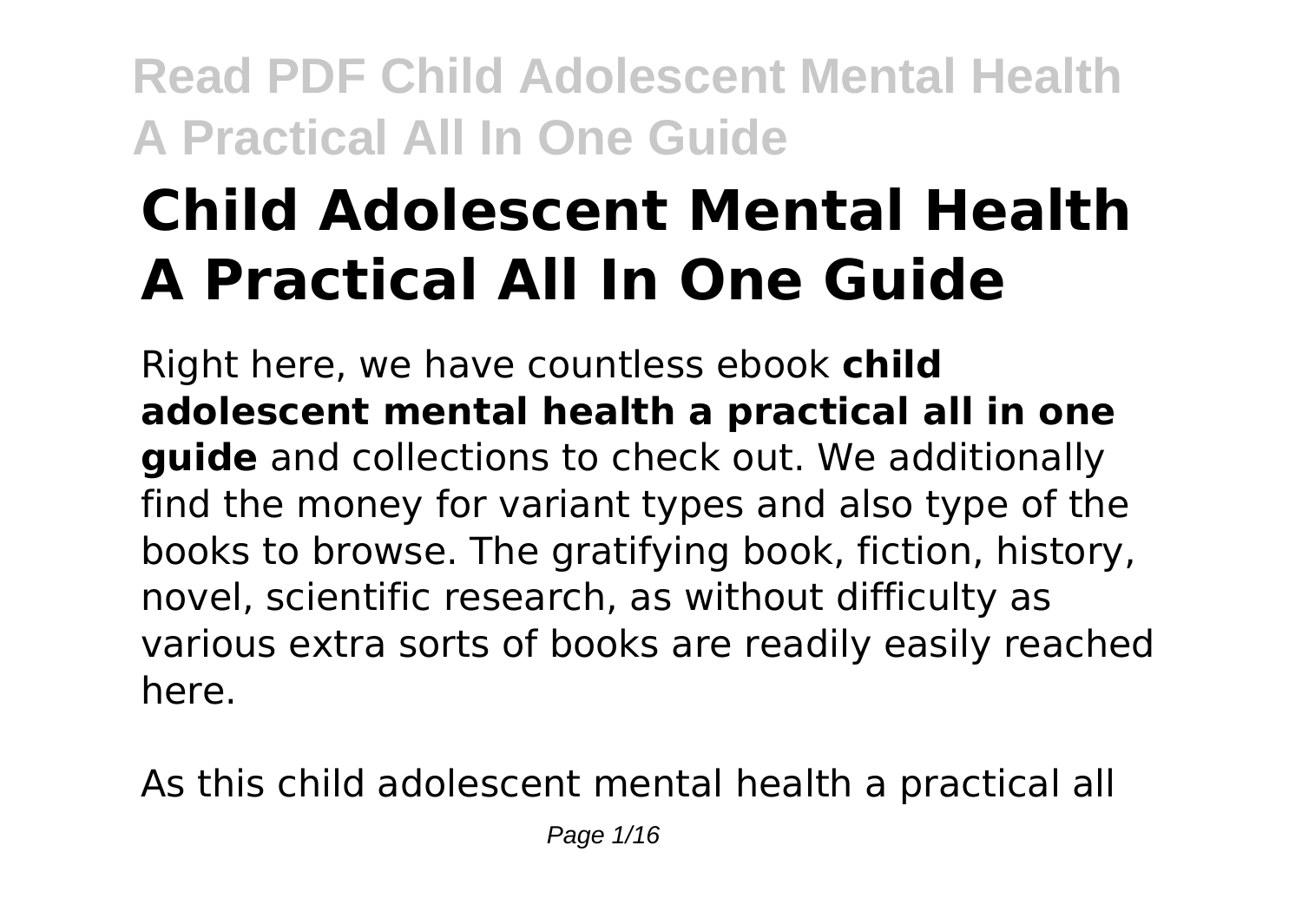in one guide, it ends occurring physical one of the favored ebook child adolescent mental health a practical all in one guide collections that we have. This is why you remain in the best website to see the unbelievable book to have.

**Adolescent Mental Health: Early Intervention and the Youth Perspective** *Mental health in adolescence* PROFESSIONALS— Evidence-Based Practices in Child \u0026 Adolescent Mental Health: Why are they Important? Treating Child and Adolescent Mental Health with DSM 5® - APA Publishing Podcast: Beyond a Troubled Child Family's Experience With Adolescent Mental Health Page 2/16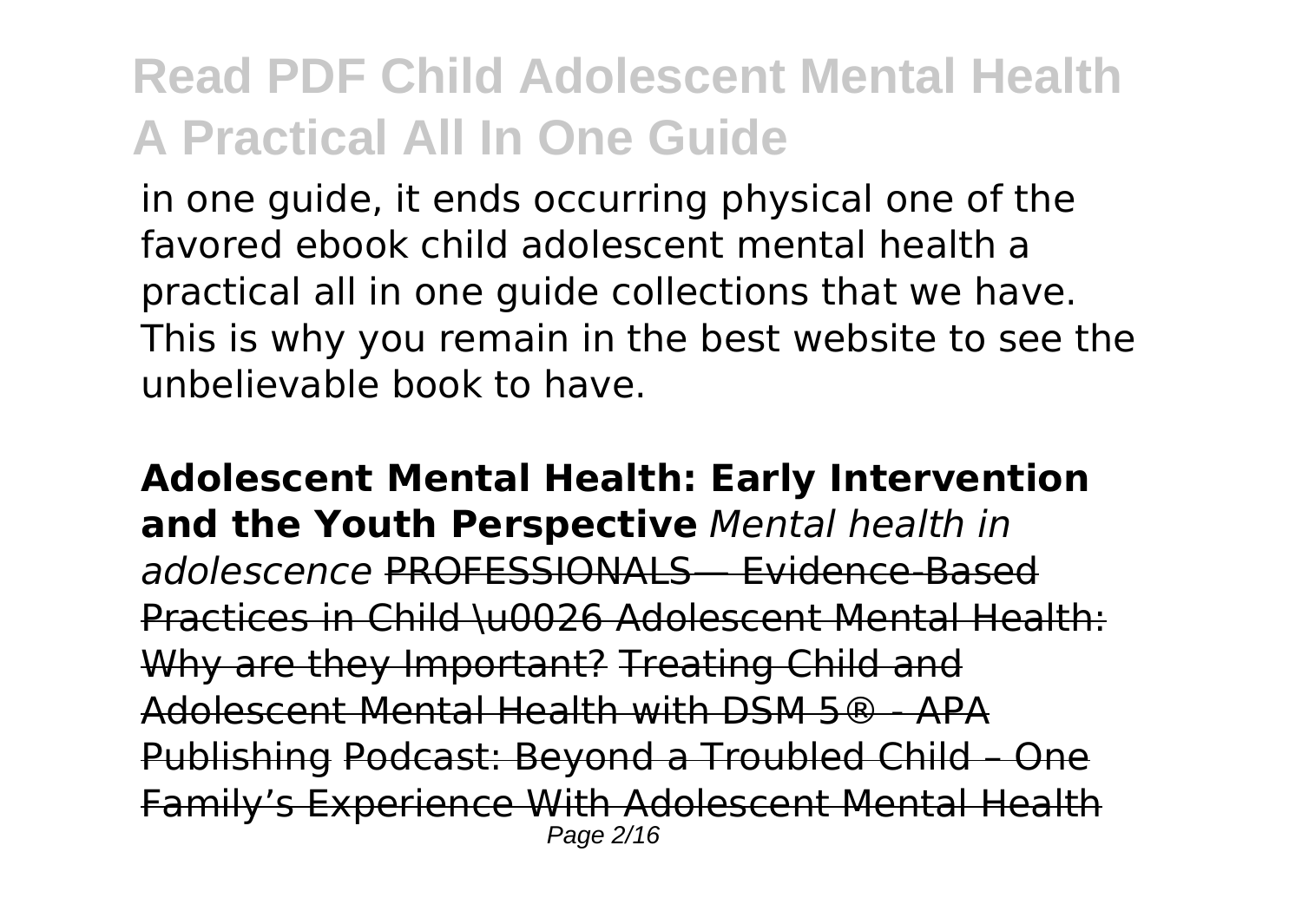Child \u0026 Adolescent Mental Health MSc PHSA Profiles | Child and Youth Mental Health Nurse, Matthew Pixton**NHSGGC - Positive Mental Health: A message from Child and Adolescent Mental Health Services Why We Need to Re-Brand Adolescent Mental Health | Amber Cowburn | TEDxCambridgeUniversity Mental Health Disorders in Children and Adolescents** *Childhood \u0026 Adolescent Mental Health* Child and Adolescent Mental Health Short Online CPD course Mental health — Behaviour disorder, ADHD How to manage your mental health | Leon Taylor | TEDxClapham *Mental Health and Social Media Teen Health: Mental Health My mental health story/stay in* Page 3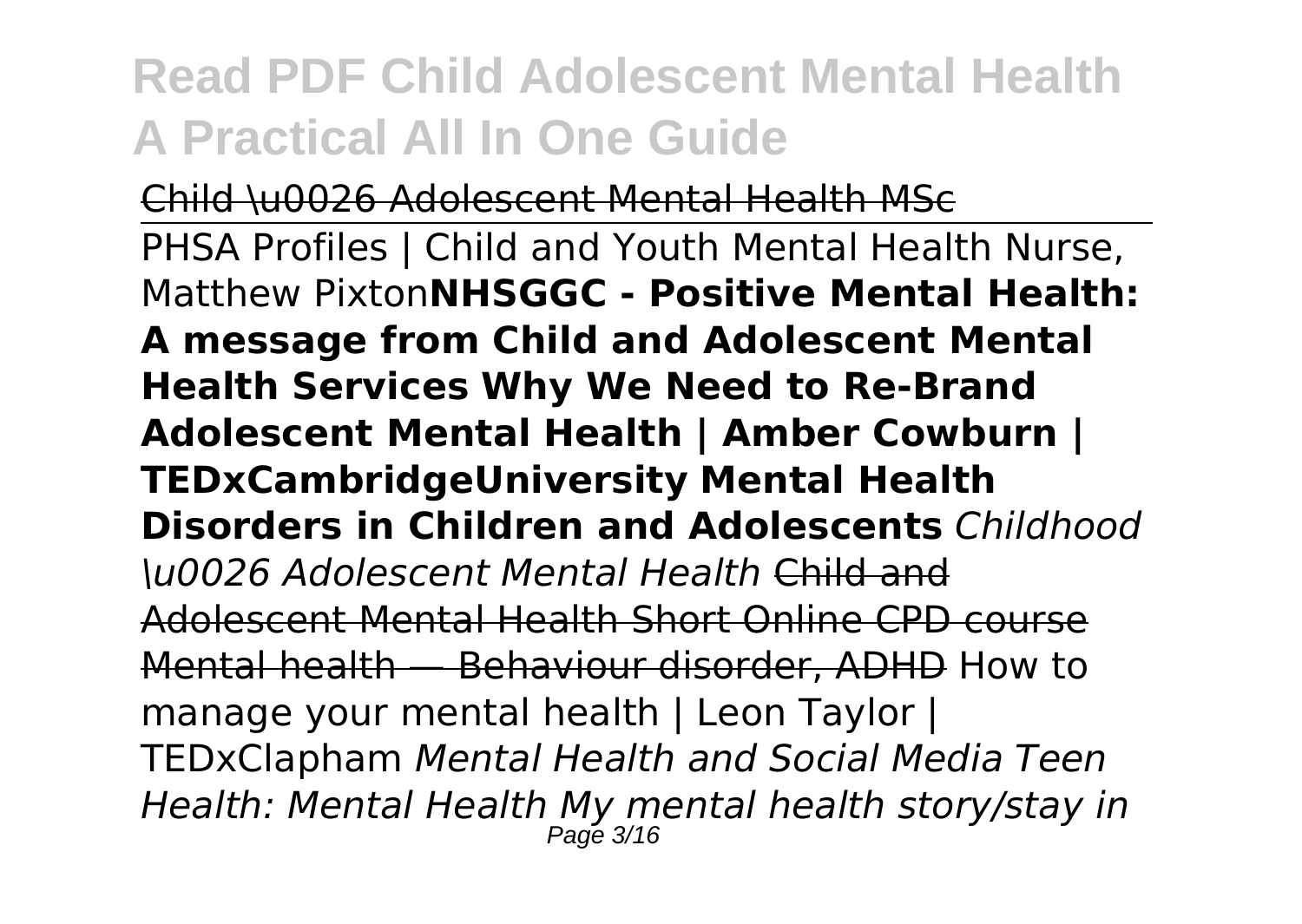#### *2 psych units*

The truth about teen depression | Megan Shinnick | TEDxYouth@BeaconStreet*The Secret of Becoming Mentally Strong | Amy Morin | TEDxOcala Inside Rampton Hospital - BBC Inside Out East Midlands Special* Mental Health: In Our Own Words Child and Adolescent Mental Health Postgraduate Certificate *We All Have Mental Health* Child and Adolescent Mental Health Services COVIDConversations: Protecting Children/Adolescents' Mental Health with Professors Stein \u0026 Blakemore *New centre for child and adolescent mental health* Kids in Crisis - BBC Panorama **Dr. Robert Friedberg on Child and Adolescent Mental Health during COVID-19** A Page 4/16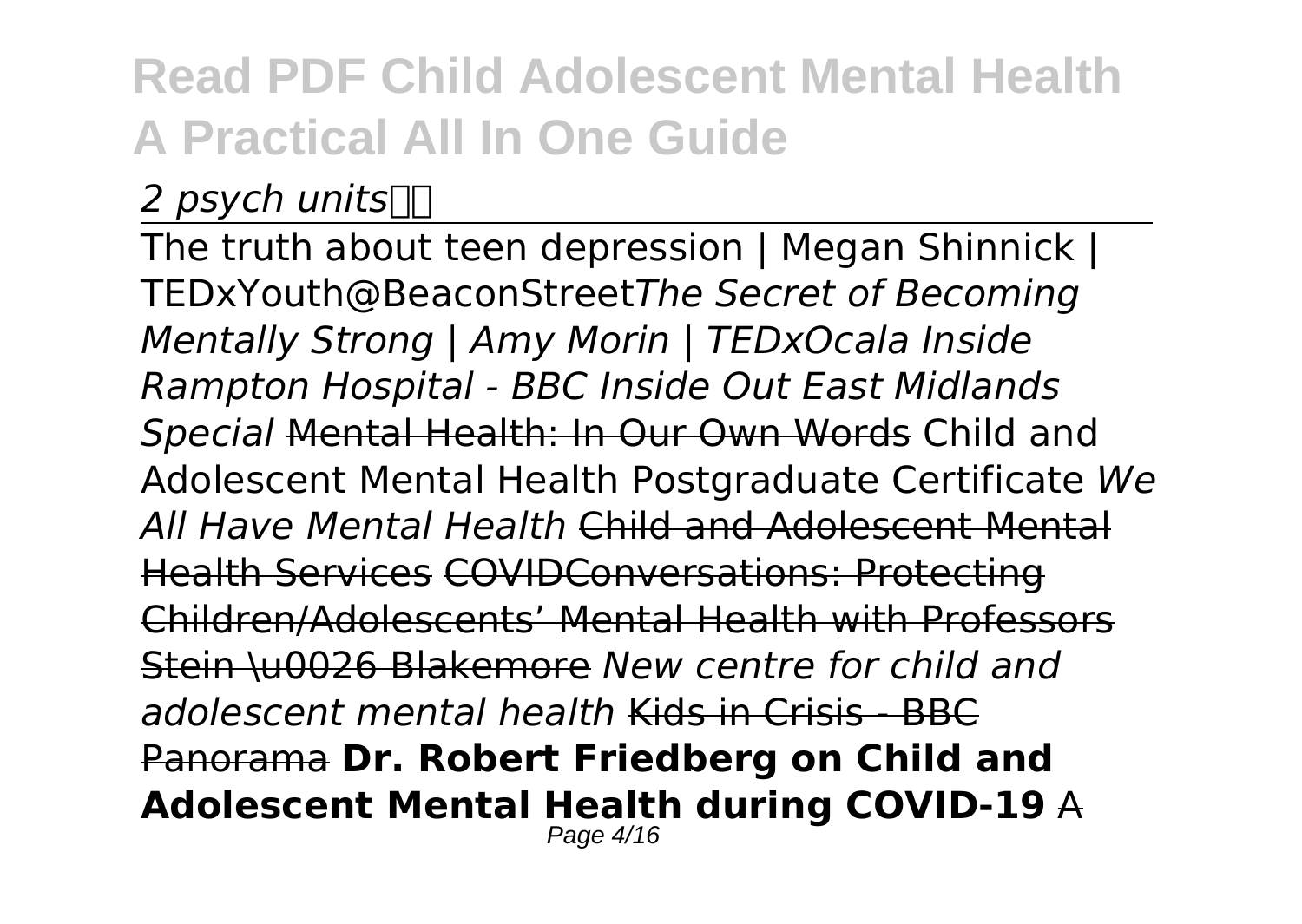#### Career in CAMHS Psychiatry - Child \u0026 Adolescent Mental Health Services *Child Adolescent Mental Health A*

Child & Adolescent Psychiatry. Pioneering care for the whole child, not just the illness. PLEASE NOTE: Children of Bellevue is a nonprofit auxiliary to NYC Health+Hospitals/Bellevue. We do not provide patient care. If your child needs medical attention, please call 212-562-4141. In the U.S., 15 million children and teens have a psychiatric ...

*Child & Adolescent Psychiatry – Children of Bellevue* Brooklyn Child and Adolescent Guidance Center This licensed, comprehensive mental health program helps Page 5/16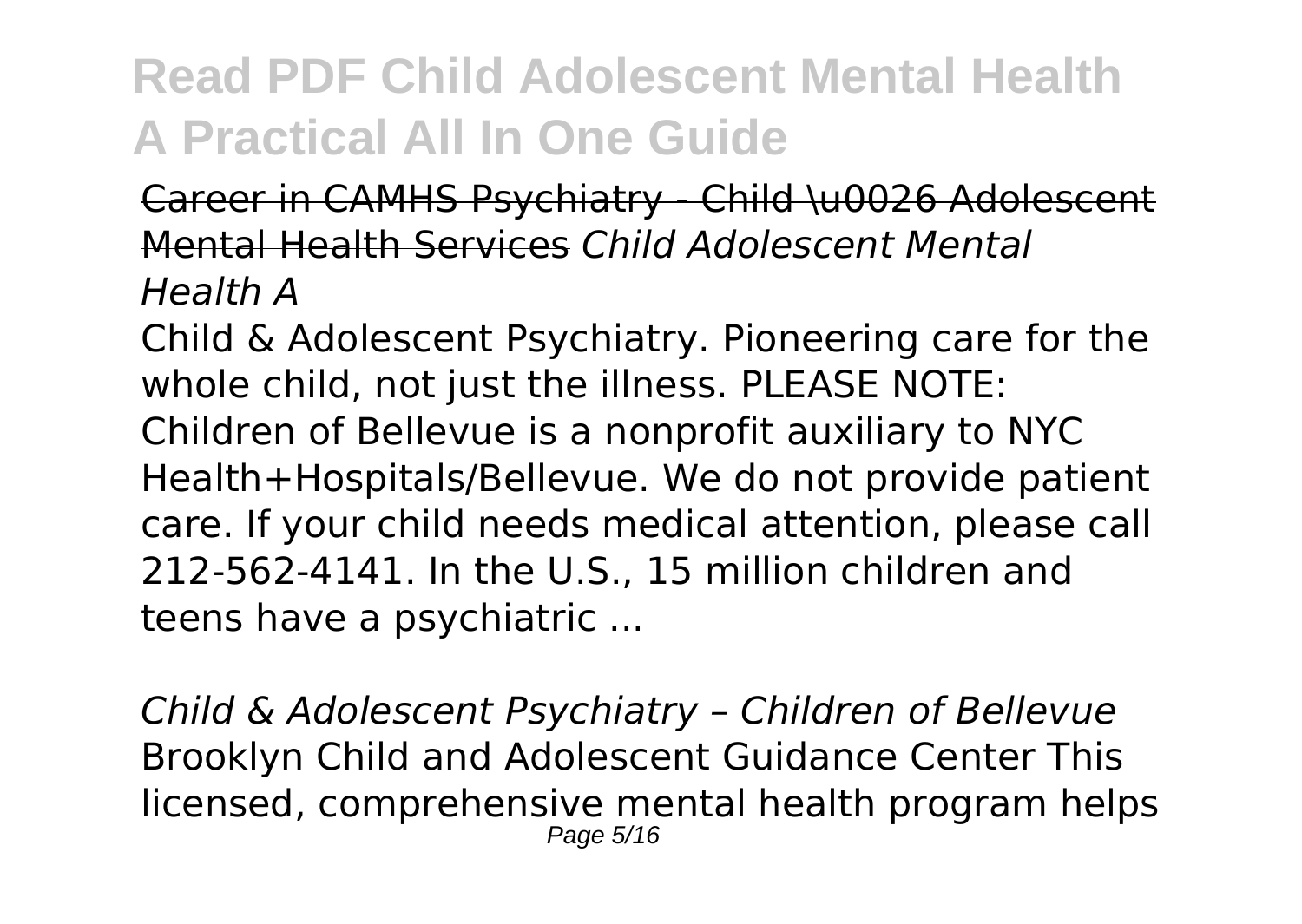children, adolescents, and families understand and resolve social, emotional, and behavioral problems in outcome-focused, short-term treatment. Medicaid and managed care plans are accepted. Serves children ages 4-18.

#### *Brooklyn Child and Adolescent Guidance Center - JCCA*

Child & Adolescent Mental Health Outpatient Services Outpatient services are services that are provided to children in clinics, doctors' offices, schools or other settings. Outpatient treatment is usually the first place for assessment and treatment services for children and adolescents with mental health and Page 6/16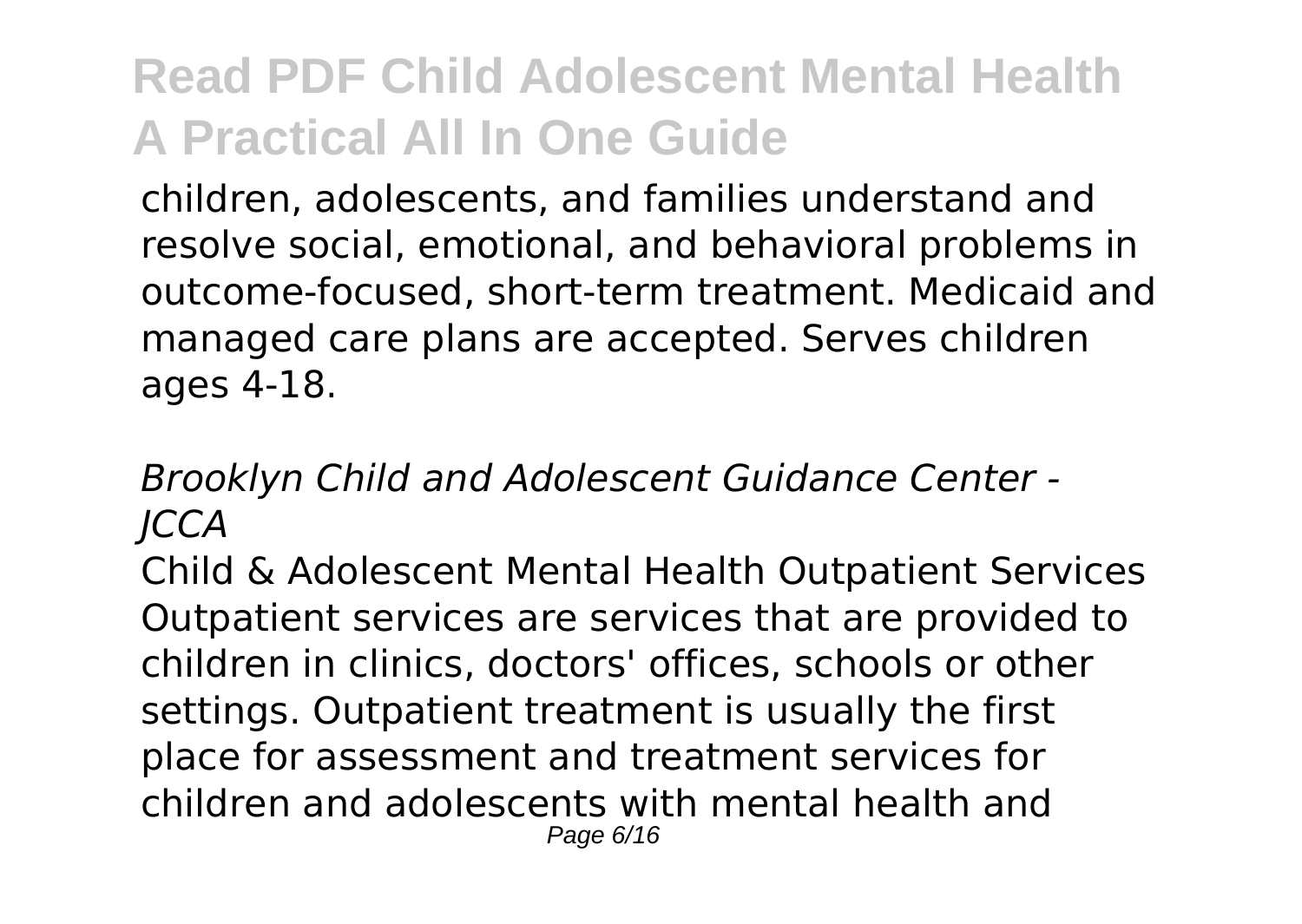behavior problems.

*Child & Adolescent Mental Health Outpatient - NYC Health*

Child and Adolescent Mental Health Services in NYC The city has many free and low-cost mental health services for children and adolescents. In addition to the listings below, you can call 311 or NYC Well for more information.

*Child & Adolescent Mental Health Services - NYC Health* Mental health conditions, such as childhood epilepsy, developmental disabilities, depression, anxiety and Page 7/16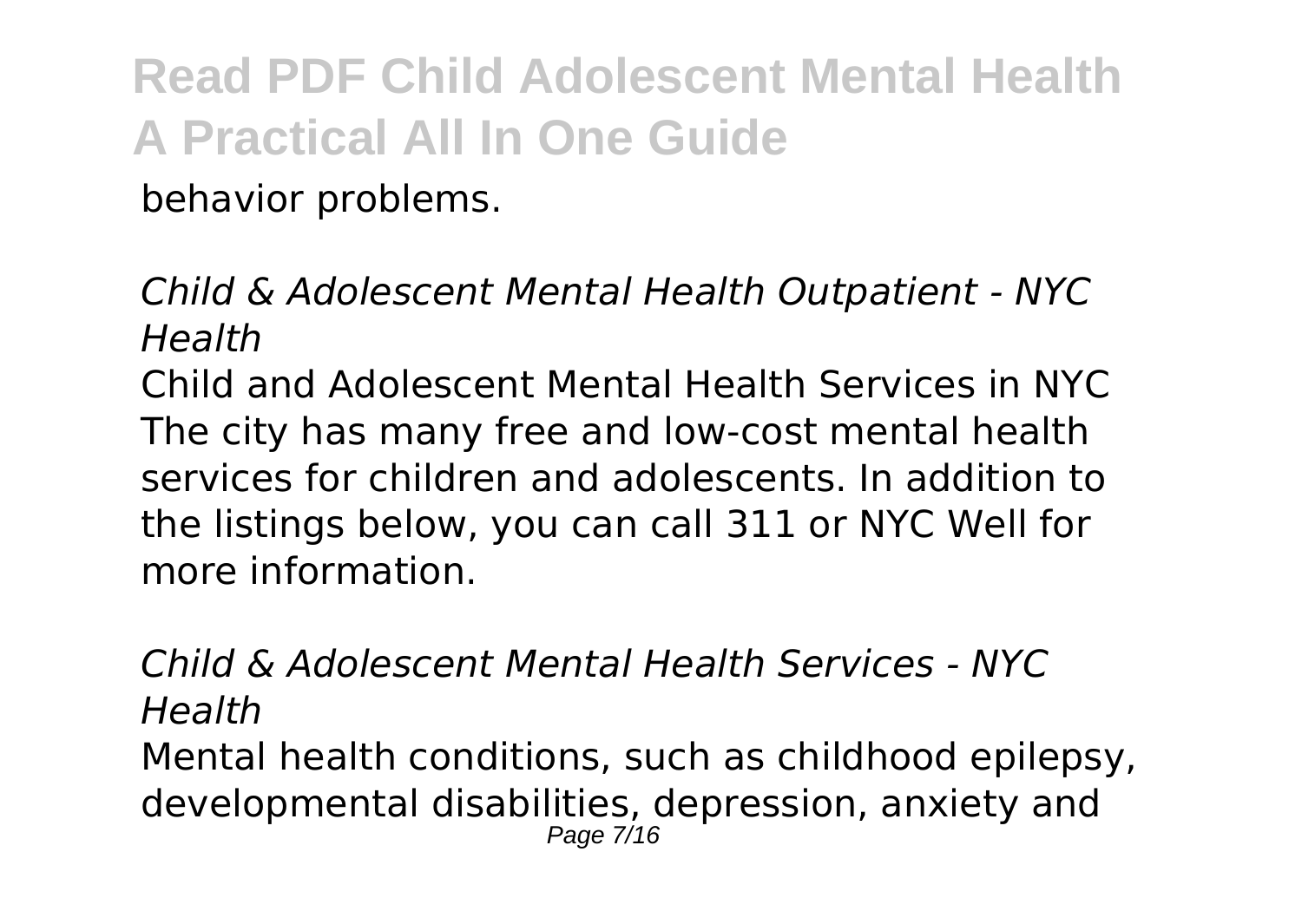behavioural disorders, are major causes of illness and disability among young people. Worldwide, 10-20% of children and adolescents experience mental health conditions, but the majority of them do not seek help or access care.

*Child and adolescent mental and brain health* CHILD & ADOLESCENT HEALTH EXAMINATION FORM NYC DEPARTMENT OF HEALTH & MENTAL HYGIENE — DEPARTMENT OF EDUCATION Please Print Clearly NYC ID (OSIS) TO BE COMPLETED BY THE PARENT OR GUARDIAN Child's Last Name First Name Middle Name Sex M Female M Male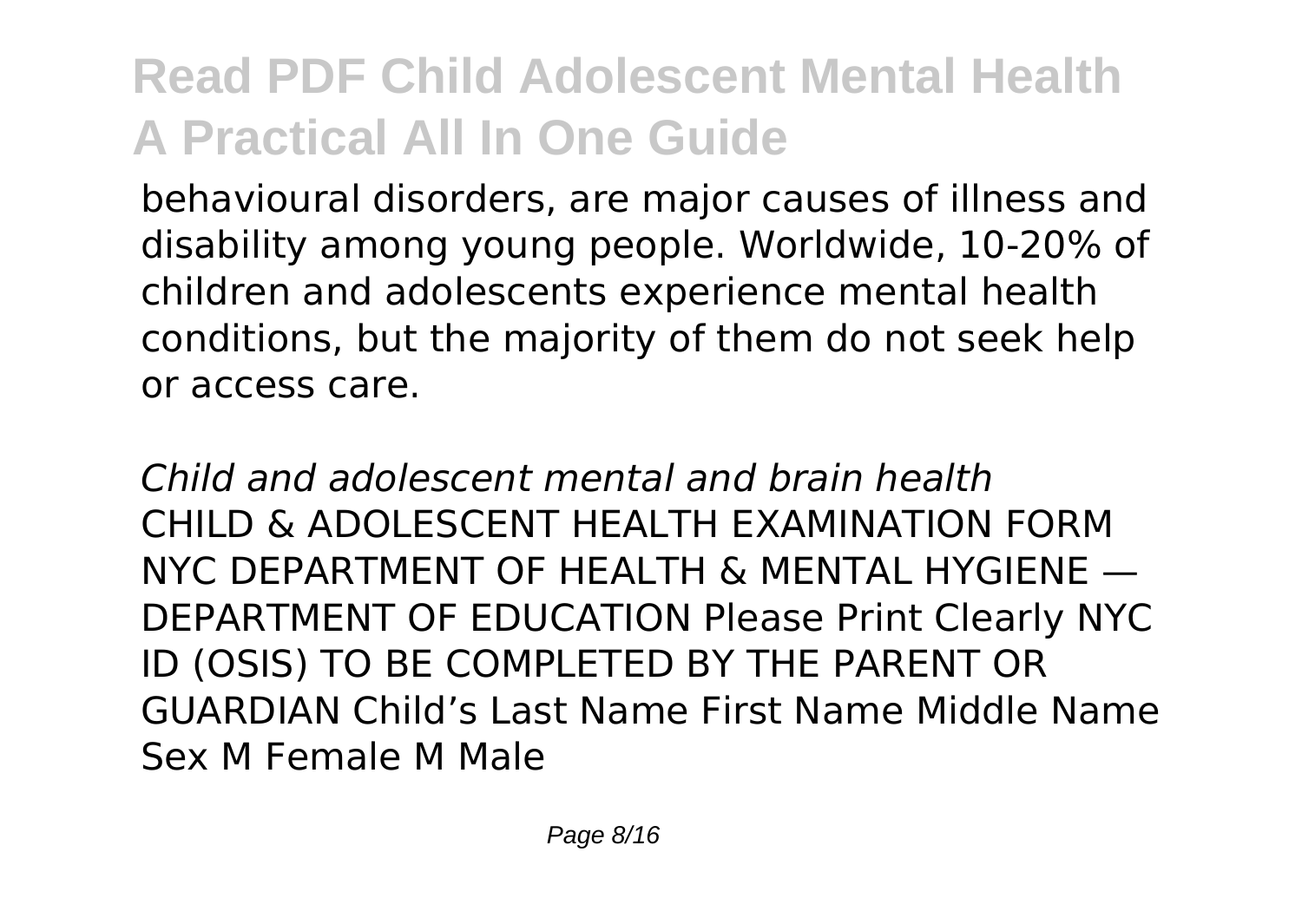#### *CHILD & ADOLESCENT HEALTH EXAMINATION FORM Print Clearly*

Tips. advice and where to get support for your child's mental health during the coroanvirus (Covid-19) pandemic Read More. Donate to YoungMinds. Help us fight for a future where all young minds are supported through life, whatever the challenges. Donate. Text the YoungMinds Crisis Messenger.

*YoungMinds - children and young people's mental health charity* The Child & Adolescent Mental Health Division (CAMHD) provides mental health services free of charge for eligible children and youth in Hawaii who Page  $9/16$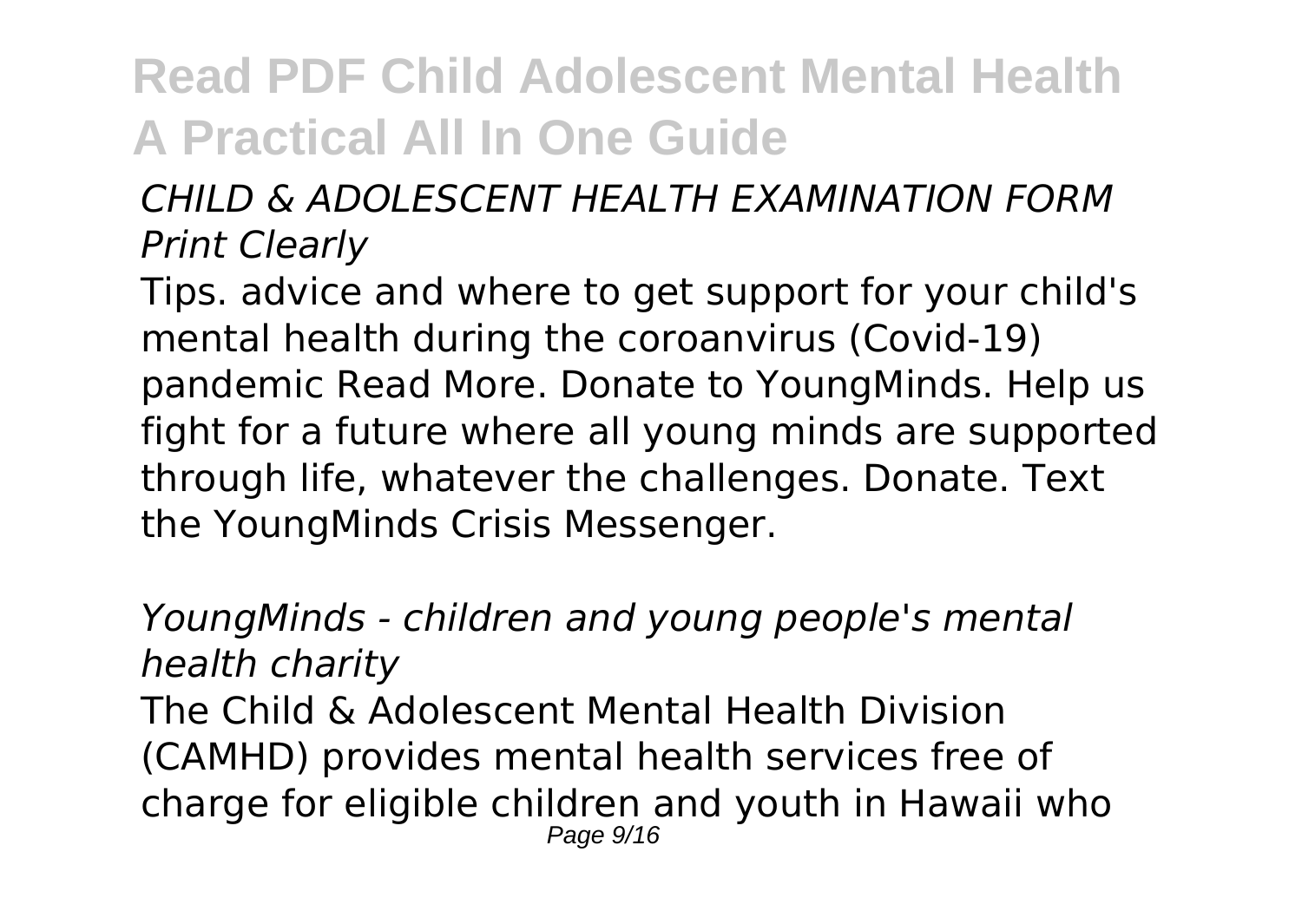have severe emotional and/or behavioral challenges.

#### *Child & Adolescent Mental Health Division*

Child and Adolescent Mental Health is inviting authors to submit their randomised clinical trials on all topics relating to child and adolescent mental health, and in particular, those that are clinically relevant and relating to the effectiveness of treatment models. All RCTs should endeavour to meet the interests and needs of researchers and practitioners for robust, evidence-based science that informs on 'what works, for whom and under what circumstances'.

*Child and Adolescent Mental Health - Wiley Online* Page 10/16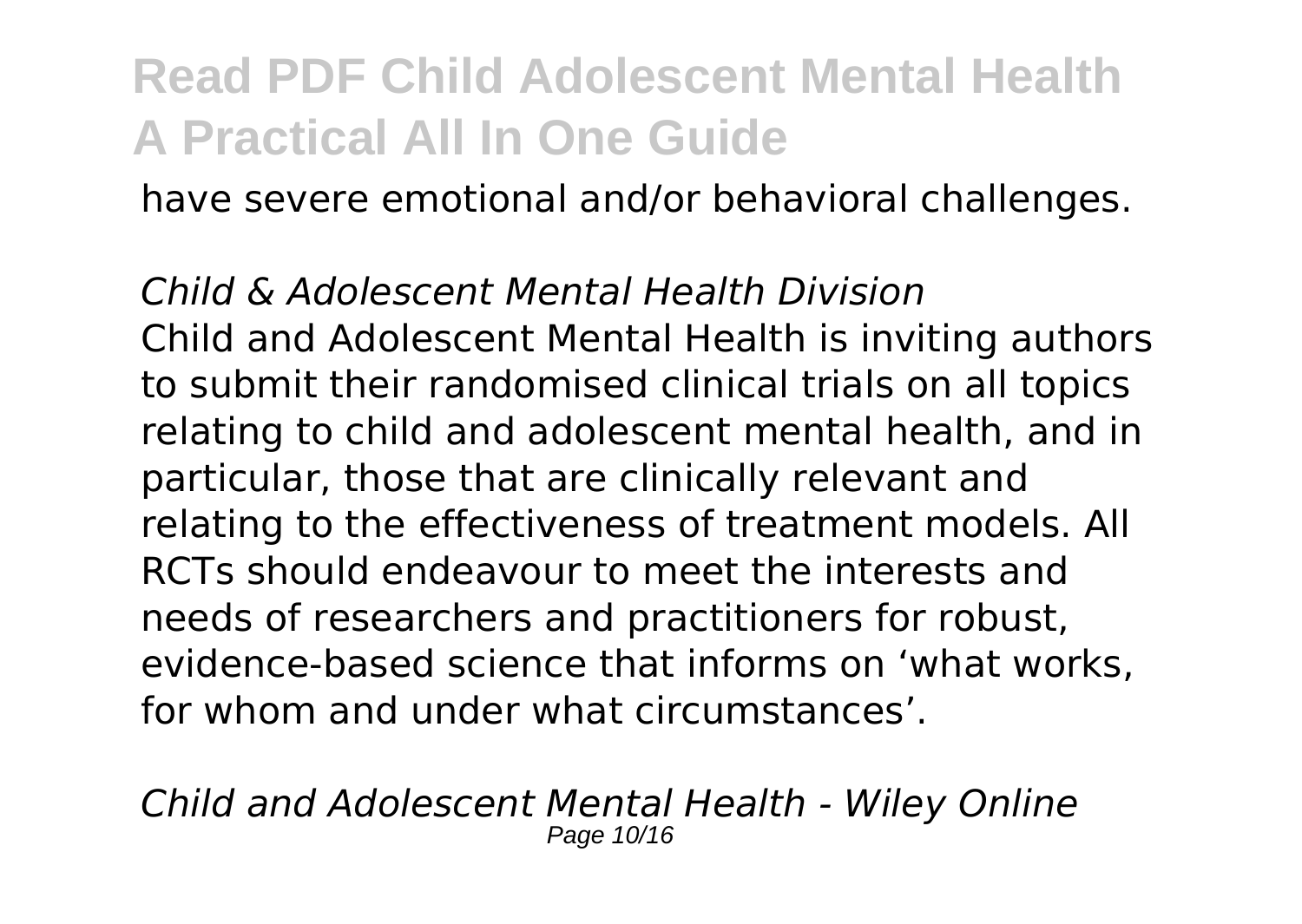*Library*

Emotional Wellbeing Team-Gateshead Child and Adolescent Mental Health Service (CAMHS) The Emotional Wellbeing Team - Gateshead CAMHS is made up of practitioners in Gateshead who provide services aimed at improving the mental health and emotional wellbeing of children, young people and their families.

*Emotional Wellbeing Team-Gateshead Child and Adolescent ...* CAMHS stands for Child and adolescent mental health services. It's a free service run by your local NHS and is made up of medical and mental health Page 11/16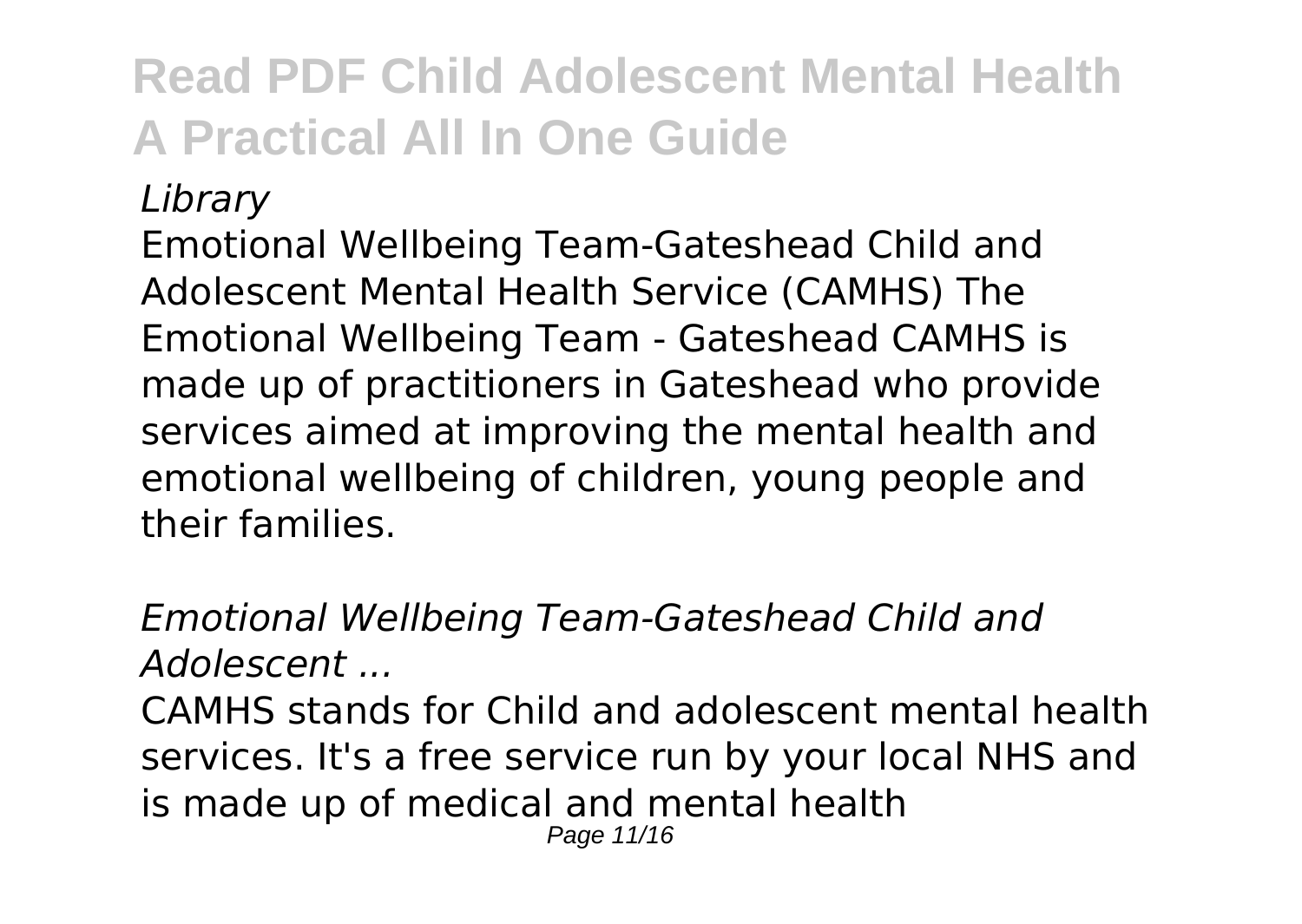professionals. CAMHS can help if you're going through mental health issues such as depression, anxiety, panic attacks, hearing voices, self-harm, or suicidal thoughts. Everyone at CAMHS is there to support you and help you get better.

*Child and adolescent mental health services (CAMHS ...*

As a part of the Montgomery County System of Care, Child and Adolescent Mental Health Services coordinates treatment services with family members and other agencies involved with children and families. For more information, please call 240-777-1450.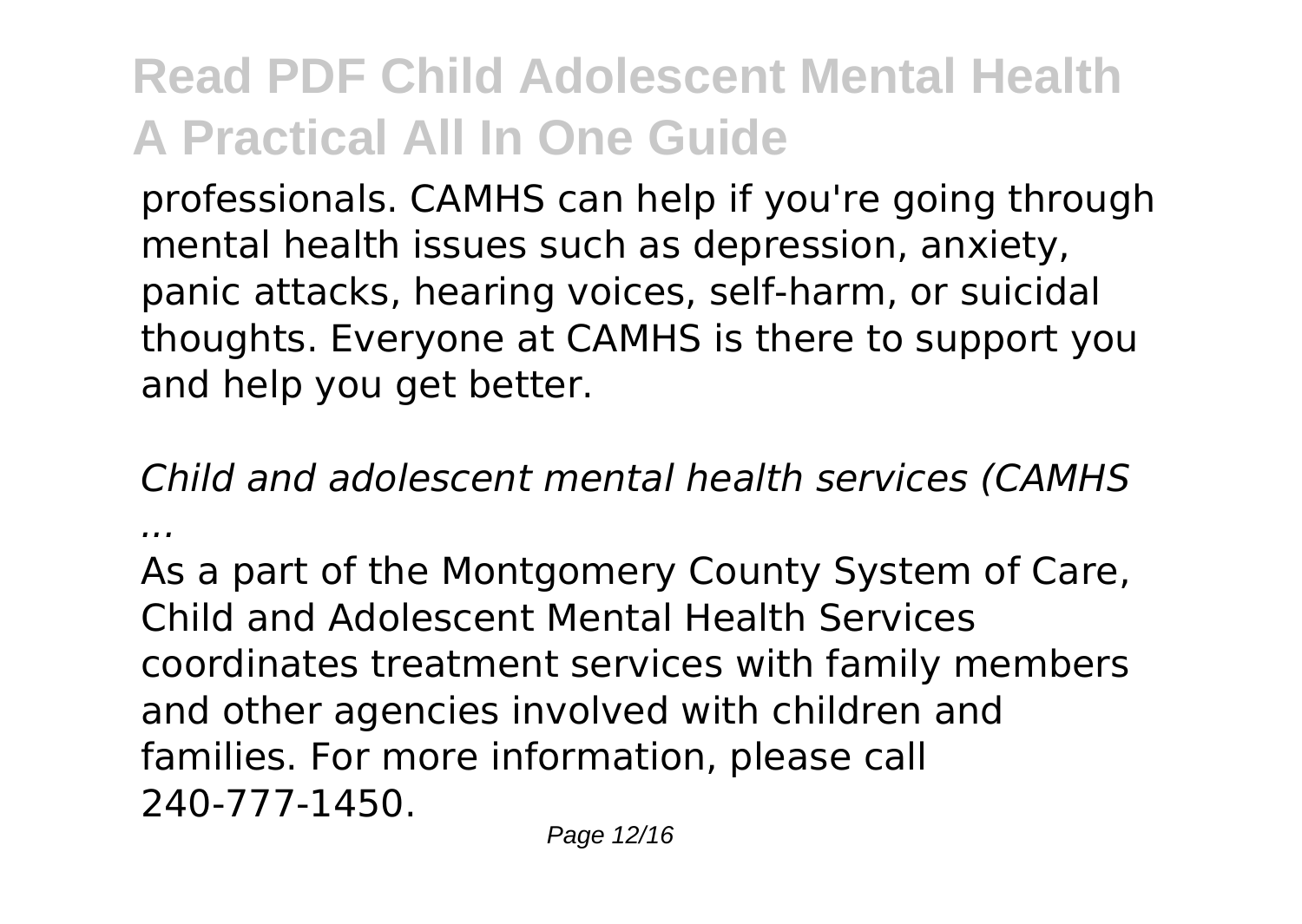#### *Montgomery County Maryland*

Looking for an examination copy? If you are interested in the title for your course we can consider offering an examination copy. To register your interest please contact collegesales@cambridge.org providing details of the course you are teaching. The Art of Child and Adolescent Psychiatry is an ...

*Art child and adolescent psychiatry | Mental health ...* Key facts. One in six people are aged 10-19 years. Mental health conditions account for 16% of the global burden of disease and injury in people aged 10-19 years. Half of all mental health conditions start Page 13/16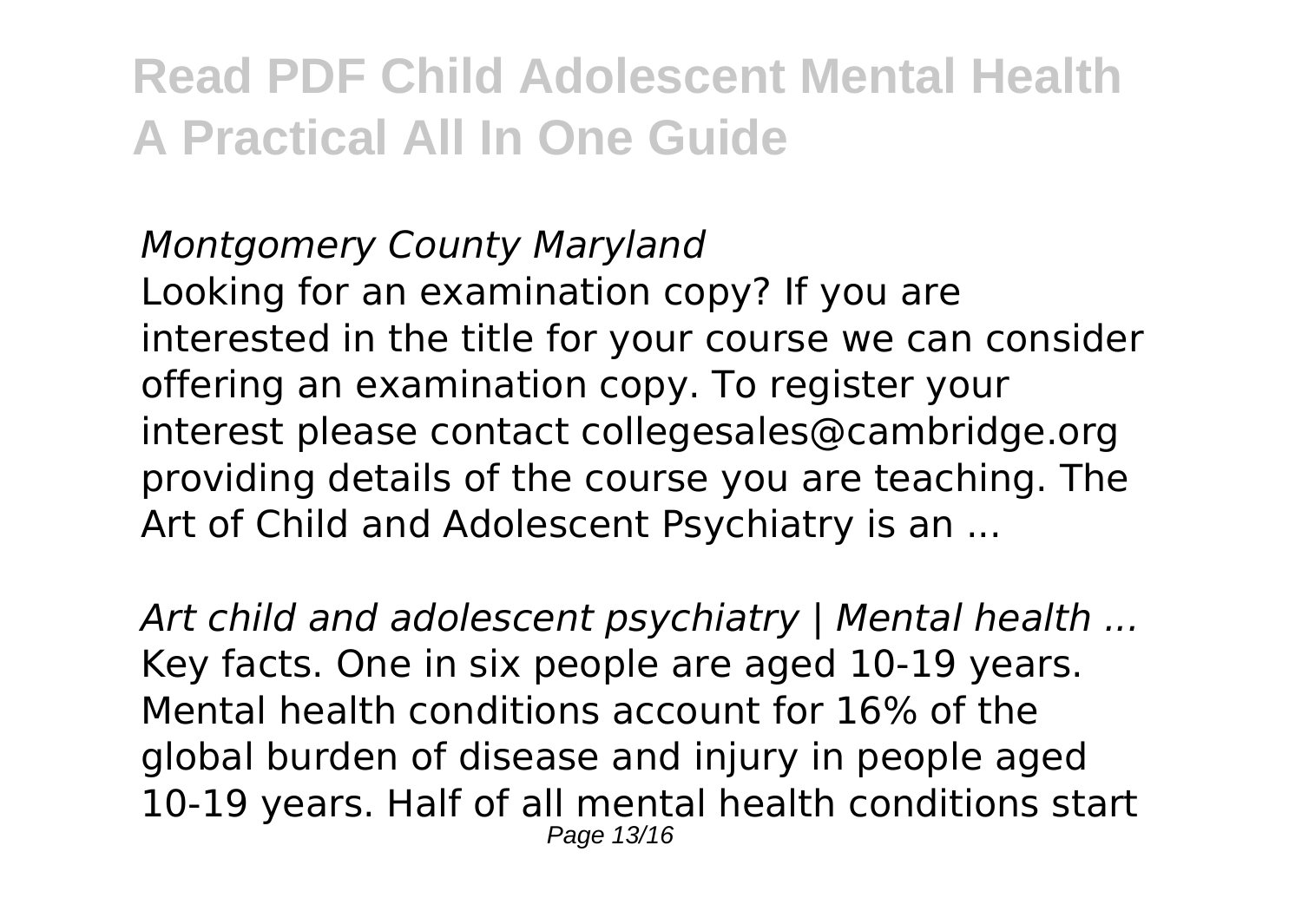by 14 years of age but most cases are undetected and untreated (1). Globally, depression is one of the leading causes of illness and disability among adolescents.

*Adolescent mental health - World Health Organization* Our Child and Adolescent Mental Health Services (CAMHS) provide a range of services in the local community to children, adolescents and their families with a range of difficulties that are seriously impacting on their mental health and emotional wellbeing.

*Child and Adolescent Mental Health Services (CAMHS* Page 14/16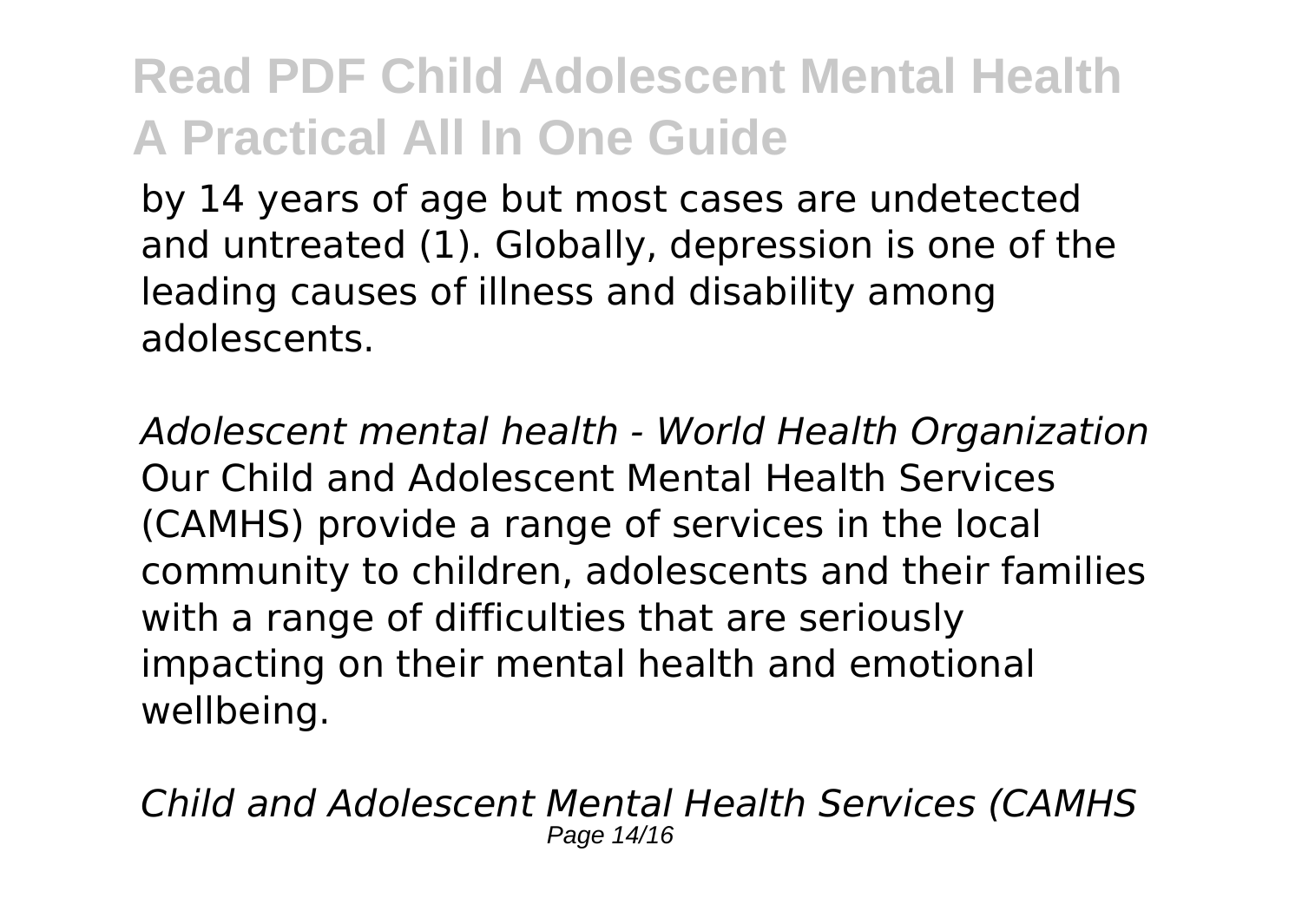*...*

1 The term child mental and behavioral health, as used in this resolution, includes mental, social, and emotional health of all infants, children and adolescents, including those with developmental disorders, physical disabilities, and chronic medical conditions.

*Child and Adolescent Mental and Behavioral Health Resolution*

Challenge: Roughly half of lifetime cases of mental illness begin by age 14 and nearly three quarters by age 24, making early identification and intervention a key child and adolescent health issue.